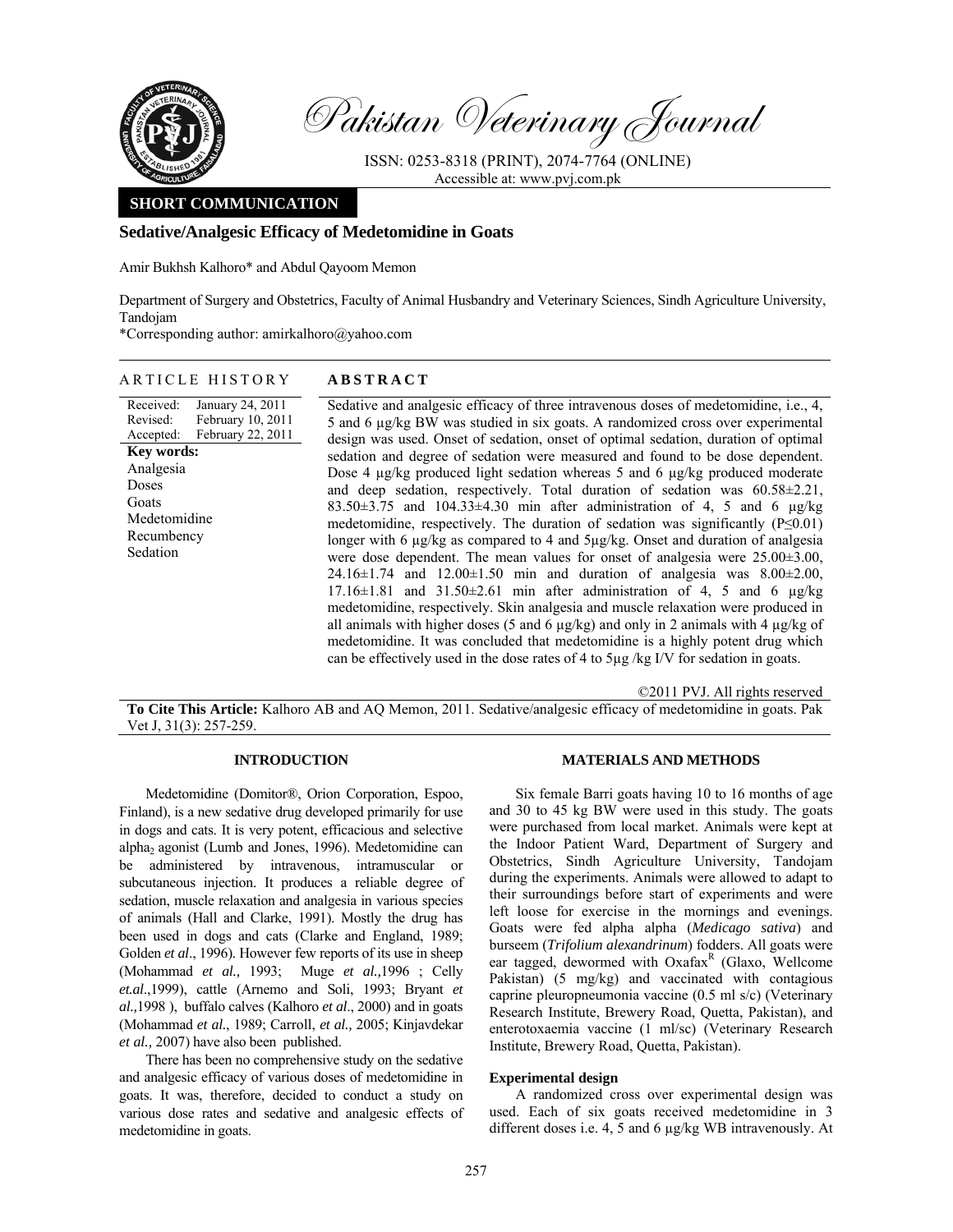least 10 days interval was allowed between two treatments in each animal. Immediately after administration of medetomidine, various parameters of sedation and analgesia such as onset of sedation, onset of optimal sedation, total duration of sedation, level of sedation and onset and duration of analgesia were recorded. The occurrence of muscle relaxation and recumbency, if any, were also recorded. Level of sedation was quantified as 0 (no sedation; goat appeared alert), 1 (light sedation; goat standing quietly, staggering a bit with its head lowered below shoulders but above knees), 2 (moderate sedation; goat appeared drowsy, and staggering with its head lowered beyond knees) and 3 (deep sedation; goat lowering its head beyond knees, staggering and eventually going into lateral recumbency).

## **Statistical analysis**

Statistical analysis was performed using the computer program Graph Pad Instat; GPIS (1990, Graph pad Software, San Diego, USA) and one way analysis of variance and Tukey-Kramer Multiple Comparison test.

#### **RESULTS**

### **Sedative effects**

The onset of sedation was dose dependent, with higher dose of medetomidine (6 µg/kg) producing more rapid effect. Statistically sedation occurred significantly quicker ( $P \le 0.01$ ) with 5 and 6  $\mu$ g/kg as compared to 4 µg/kg. There was no significant difference in onset of sedation with 5 and 6  $\mu$ g/kg of medetomidine. The onset of optimal sedation was more rapid with the increasing dose. Statistically onset of optimal sedation was significantly rapid ( $P \le 0.01$ ) with 6  $\mu$ g/kg as compared to 4 and 5 µg/kg. Comparison of 4 with 5 µg/kg showed no significant difference in onset of optimal sedation (Table 1).

**Table 1:** Sedative and analgesic effects of medetomidine in goats

| Parameter             | Medetomidine Dose (µg/kg b wt) |                   |                          |  |
|-----------------------|--------------------------------|-------------------|--------------------------|--|
|                       | 4                              | 5                 | 6                        |  |
| Onset of sedation     | 250±40.00a                     | 120±15.96b        | $57.50 \pm 7.15$ b       |  |
| (sec)                 |                                |                   |                          |  |
| Onset of optimal      | $22.50 \pm 2.50a$              | $21.50 \pm 1.54a$ | $10.00 \pm 1.50$         |  |
| sedation (min)        |                                |                   |                          |  |
| Duration of optimal   | $11.50 \pm 1.50$               | $23.83 \pm 2.21$  | $42.50 \pm 2.59$         |  |
| sedation (min)        |                                |                   |                          |  |
| Total duration of     | $60.58 \pm 2.21a$              |                   | 83.50±3.75a 104.33±4.30b |  |
| sedation (min)        |                                |                   |                          |  |
| Level of sedation     | Light                          | Moderate          | Deep                     |  |
| Onset of skin         | $25.00 \pm 3.00a$              | 24.16±1.74a       | 12.00±1.50b              |  |
| analgesia (min)       |                                |                   |                          |  |
| Total duration of     | $8.00 \pm 2.00a$               | 17.16±1.81a       | $31.50 \pm 2.61 b$       |  |
| skin analgesia (min)  |                                |                   |                          |  |
| Duration of           | No                             | 39.33±3.87a       | 55.16±4.34b              |  |
| recumbency (min)      | recumbency                     |                   |                          |  |
| Values (Mean±SE)      | bearing<br>different           | letters<br>in     | differ<br>a<br>row       |  |
| significantly (P≤01). |                                |                   |                          |  |

Medetomidine produced dose dependent effects on duration of optimal sedation and total duration of sedation. The duration was increased with increasing dose of medetomidine. There was significant difference in total duration of sedation with 4, 5 and 6 µg/kg of medetomidine.

Statistically total duration of sedation was significantly longer (P<0.01) with 6  $\mu$ g/kg as compared to 4 and 5  $\mu$ g/kg.

The degree of sedation was light in all animals treated with 4  $\mu$ g/kg of medetomidine. 5  $\mu$ g/kg of medetomidine produced variable results. Three animals (No. 1, 3 and 6) showed moderate sedation, two animals (No. 4 and 5) deep sedation and one animal (No. 2) light sedation. 6  $\mu$ g/kg of medetomidine produced signs of deep sedation in all animals. Statistical analysis showed that the degree of sedation was significantly different (P≤0.01) with all three doses.

The dose rate of 4  $\mu$ g/kg I/V induced no recumbency in any animal, where as higher dose (6 µg/kg) produced recumbency in all animals. Dose 5 µg/kg produced recumbency in only two animals. Analysis of variance showed that the duration of recumbency was significantly different. Further analysis by Tukey-kramer multiple comparison test showed that the duration of recumbency was significantly longer (P≤0.01) with 6 µg/kg than with 5 µg/kg of medetomidine.

### **Analgesic effects**

The dose rate of 4  $\mu$ g/kg produced skin analgesia in only 2 animals (Nos.1and 4), where as higher doses (5 and 6 µg/kg) produced analgesia in all animals. The onset and duration of analgesia were dose dependent. The duration of analgesia was increased with increasing dose of medetomidine (Table 1). Analysis of variance showed that the duration of skin analgesia was significantly different with 3 doses. Further analysis by Tukey-kramer multiple comparison test showed that the duration of analgesia was significantly longer (P≤0.01) with 6µg/kg as compared to 4 and 5 µg/kg b wt of medetomidine.

## **DISCUSSION**

In the present study, medetomidine produced dose dependent levels of sedation in goats. Light, moderate and deep sedation were produced with 4, 5 and 6  $\mu$ g/kg medetomidine, respectively. Deep and rapid onset of sedation has been reported in dogs with 20 and 40 fg/kg (I/m) of medetomidine (Clarke and England, 1989). Higher dose (6 µg/kg) produced recumbency in all animals. The onset of sedation in goats was dose dependant as has been reported with medetomidine in buffalo calves (Kalhoro *et al*., 2000). Vainio *et al.* (1989) reported that sedation occurred within 1.5 minutes of administration of medetomidine in dogs.

The duration of optimal sedation and total duration of sedation were both significantly longer with higher doses (5 and 6 µg/kg) of medetomidine. Higher doses (5 and 6 µg/kg) produced quicker and longer duration of skin analgesia in goats. Similar observations have been reported in other species such as in dogs (Clarke and England, 1989; Vainio *et al.*, 1989) and in buffalo calves (Shahani, 1998; Kalhoro *et al.*, 2000).

It is concluded that medetomidine is a highly potent drug which produces effective sedation in very small doses. Its sedative and analgesic effects are all dose dependent. The dose rates of 4 to 5 µg/kg b wt can be safely used for light to moderate sedation in goats.